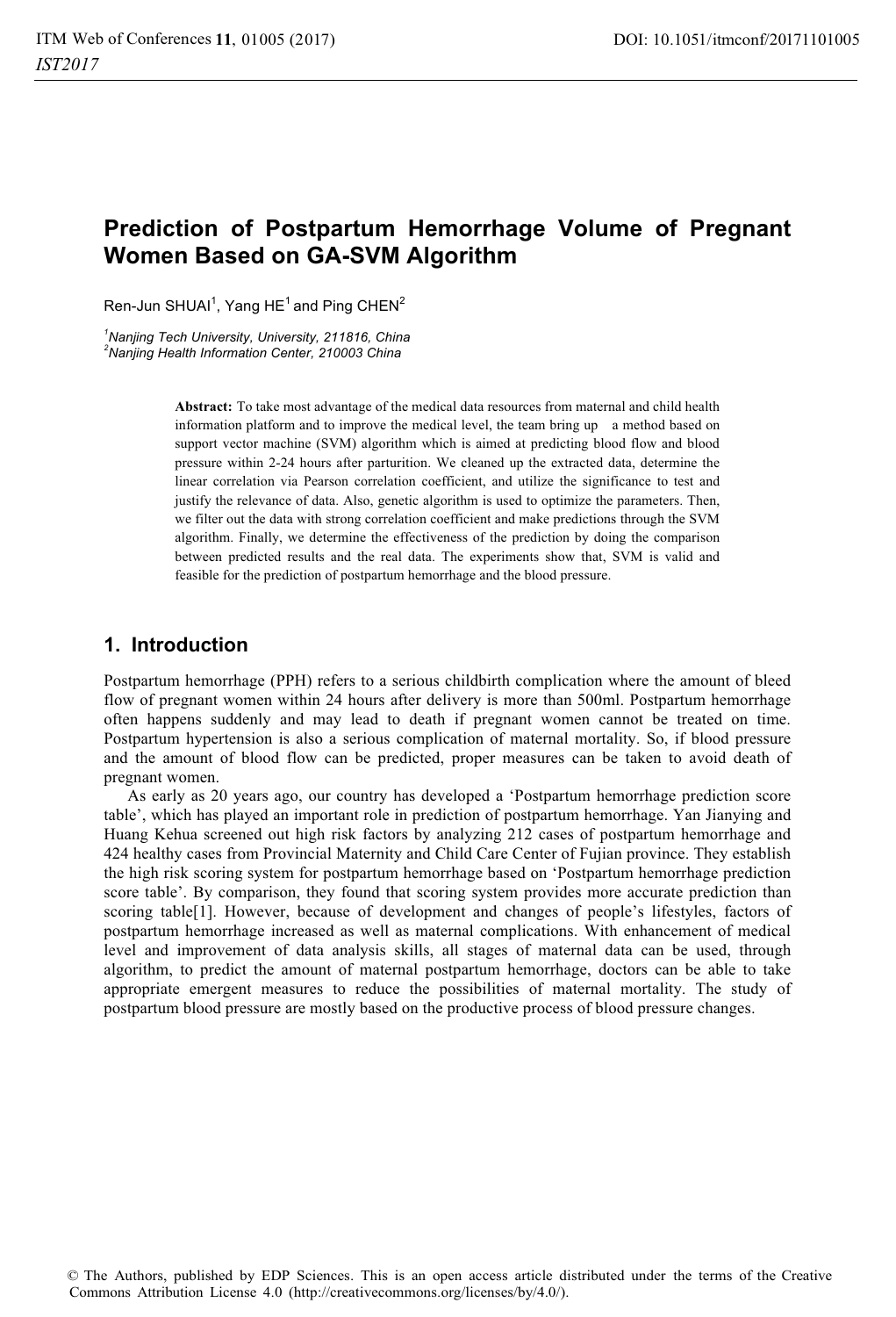### **2. Algorithm Background**

#### **2.1 Pearson Correlation Coefficient**

− −

There exists certain connections among things and Pearson correlation coefficient is used to describe them through quantitative indicators.

When analyzing, we should pay attention to an important basic principle: correlation is not equal to cause and effect. Correlation analysis in part shows correlation between the two variables, but not a certain type of this correlation. In other words, correlation analysis doesn't reveal which is cause and which is result[2].

As to two variables  $x$  and  $y$ , after several groups of tests for multiple sets of data, we mark them as( $x_i$ ,  $y_i$ )( $i = 1,2,3 \cdots n$ ),then the expression of correlation coefficient is as follows:

$$
r = \frac{\sum_{i=1}^{n} (x_i - \bar{x})(y_i - \bar{y})}{\sqrt{\sum_{i=1}^{n} (x_i - \bar{x})^2 \sum_{i=1}^{n} (y_i - \bar{y})^2}}
$$
(1)

In the formula,  $x$ ,  $y$  respectively represents average value of  $x$ ,  $y$ . The value range of  $r$  $is(-1,1)$ , and the positive and negative signs in front of  $r$  represent the directions of the association, the absolute value indicates the intensity of the association. The closer to 1, the higher the degree of linear correlation is. If  $r = 1$  or  $-1$ , then there is a perfect linear correlation between *x* and *y* [3].

### **2.2 Significance test of** *r*

The correlation coefficient  $r$  is calculated by the data, so it will be affected by the randomness and the number of samples. So, we need to examine the reliability of the sample which justifies the significance of the experiment.

First, the null hypothesis for the sample is  $H_0$ . Second, we calculate the statistics for the test. Usually we describe the test by using t-distribution, and the formula is:

$$
t = |r| \sqrt{\frac{n-2}{1-r^2}} \sim t(n-2)
$$
 (2)

Finally, with T-distribution table, we determine the linear relationship and find the critical value between variables according to the pre-determined significance level  $\alpha$  and degrees of freedom  $d_i = n - 2$  [4,5].

#### **2.3 Support Vector Machine**

SVM (Support Vector Machine) is a neural network model of small probability events proposed by Vapnik

The core idea of SVM is to maximize the classification interval. Taking the two classification problem as an example, we hope to find a super plane, which can successfully separate the sample points of the two categories, and ensures that the point-to-hyperplane spacing is maximized. Compared to other similar machine learning algorithms (eg, Perceptron, Logistic Regression), SVM has more generalization ability[6].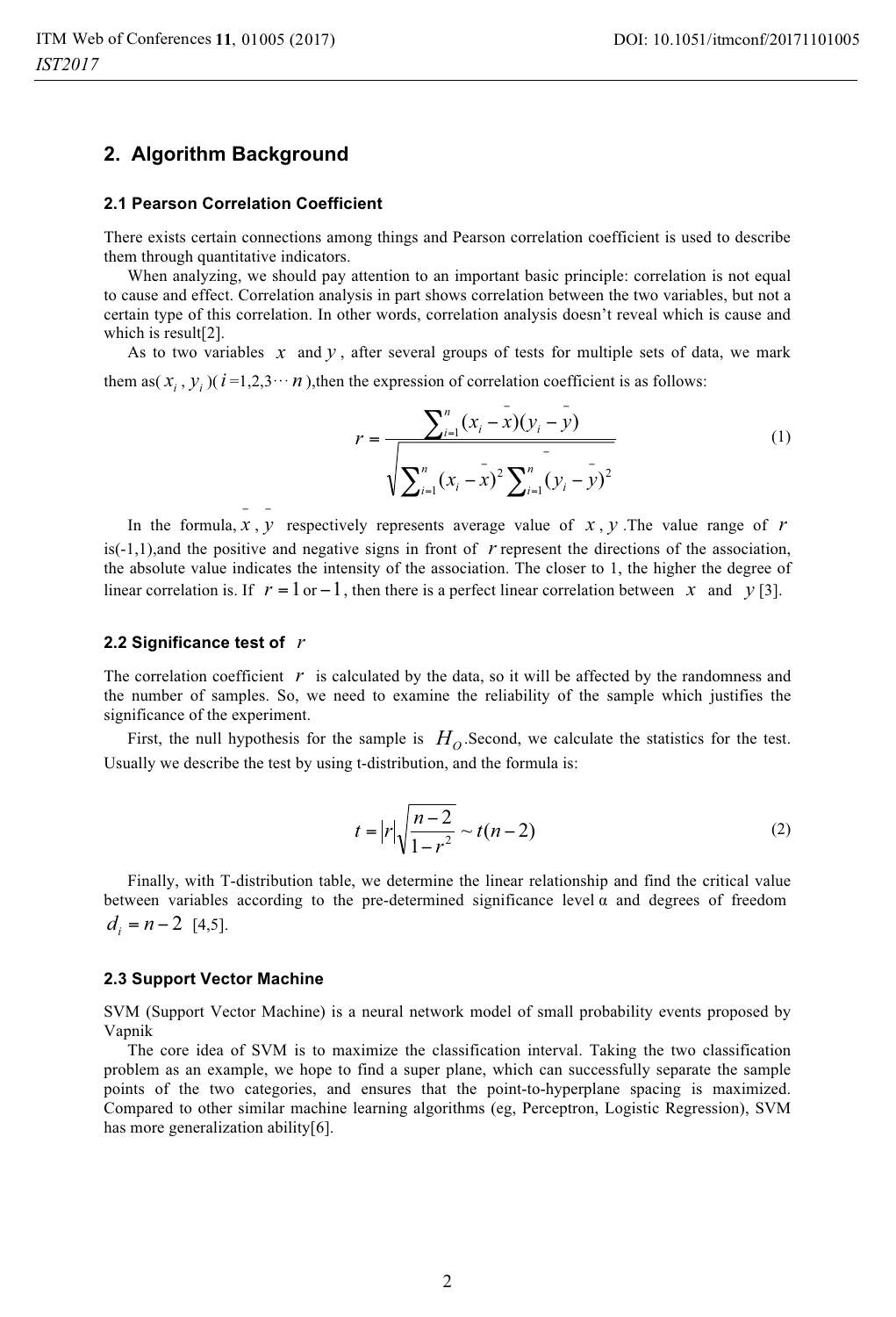*2.3.1 Basic Theory of SVM* 



**Figure 1.** SVM algorithm idea

As shown in Figure 1, in the two-dimensional space, SVM algorithm is committed to find such a line, which can classify the data points and require data points to the distance of the straight line. The greater the distance is, the more improved accuracy will be. Therefore, we need to find such a plane that making this accuracy as high as possible. That is, we want to solve the optimization problem:  $\max \gamma$ .

In addition, some conditions need to be met:

$$
y_i(w^T x_i + b) = \gamma_i \ge \gamma, i = 1, 2, \dots, n
$$
\n(3)

Let  $r = 1$ , then this hyper plane can be expressed as:

$$
\max \frac{1}{\|w\|} \tag{4}
$$

$$
s.t. y_i(w^T x_i + b) \ge 1, i = 1, 2, \dots, n
$$
\n<sup>(5)</sup>

equivalent to:

$$
\min \frac{1}{2} ||w||^2, s.t, y_i(w^T x_i + b) \ge 1, i = 1, 2, \dots, n
$$
 (6)

According to the solving method of convex quadratic programming in optimization theory, we define the Lagrangian function:

$$
L(w, b, \alpha) = \frac{1}{2} ||w||^2 - \sum_{i=1}^{n} \alpha_i (y_i (w^T x_i + b) - 1)
$$
 (7)

we also defined:

$$
\theta(w) = \max_{\alpha_i \ge 0} L(w, b, \alpha) \tag{8}
$$

When the above constraints are met,  $\theta(w)$  is the same as  $\frac{1}{2} ||w||^2$ 2  $\frac{1}{2}$   $||w||^2$ , so the original problem is equivalent to: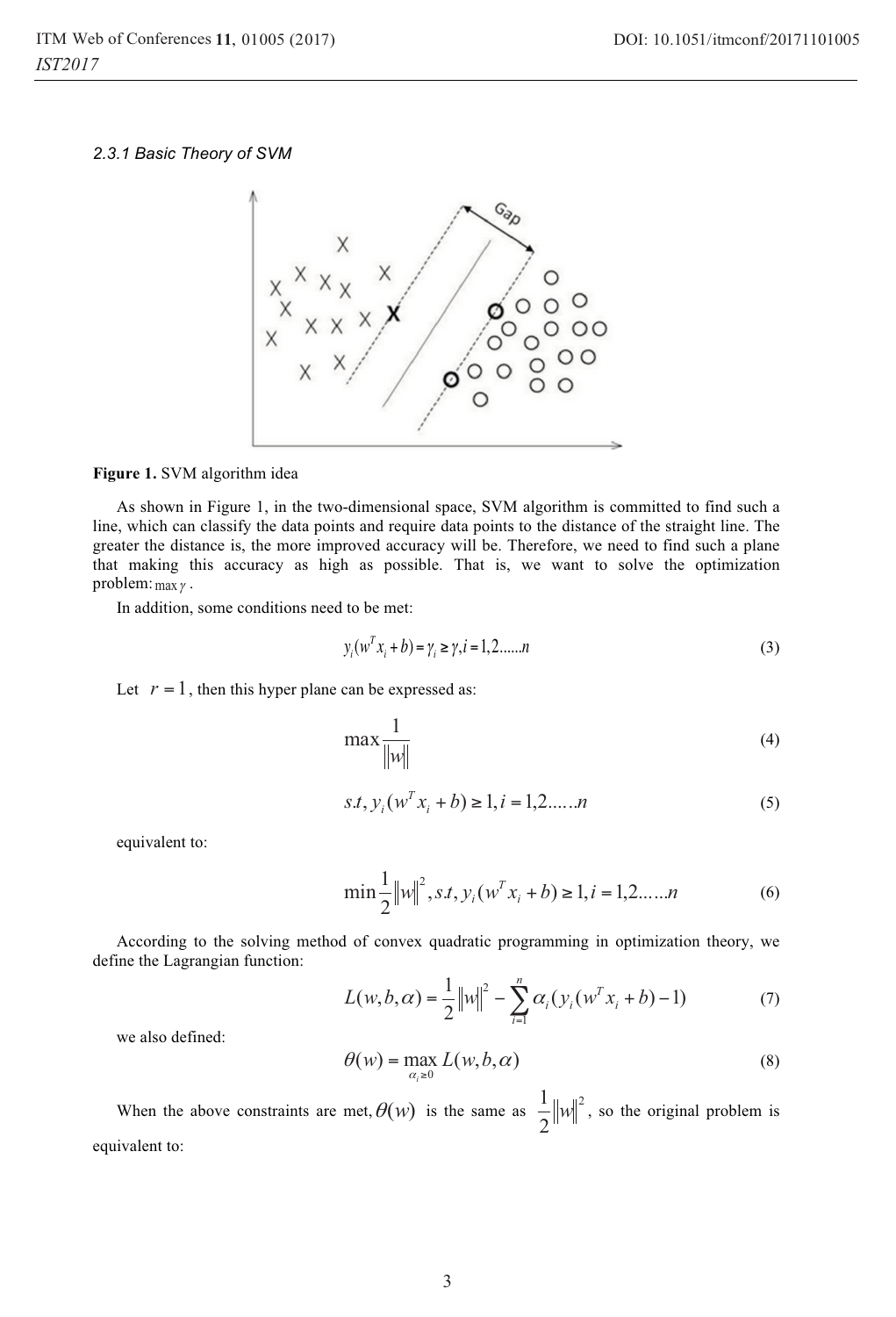$$
\min_{w,b} \theta(w) = \min_{w,b} \max_{\alpha_i \ge 0} L(w, b, \alpha) = p^*
$$
\n(9)

In order to facilitate the solution, the problem is transformed into a dual problem:

$$
\max_{\alpha_i \ge 0} \min_{w,b} L(w,b,\alpha) = d^*
$$
\n(10)

This optimization needs to satisfy the KKT condition:

$$
1. h_j(x_*) = 0, j = 1, 2, \dots, p, g_k(x_*) \le 0, k = 1, 2, \dots, q \tag{11}
$$

$$
2.\nabla f(x_*) + \sum_{j=1}^p \lambda_j \nabla h_j(x_*) + \sum_{k=1}^q u_k \nabla g_k(x_*) = 0, \ \lambda_j \neq 0, u_k \ge 0, u_k g_k(x_*) = 0 \tag{12}
$$

To solve this equation, we need to seek the minimum of *w* and *b* .That is  $\nabla_w L(w, b, \alpha)$ ,  $\nabla_b L(w, b, \alpha) = 0$ , then we get the results:  $w = \sum_{i=1}^{\infty}$ *n*  $w = \sum_{i=1}^n \alpha_i x_i y_i$ 1  $\alpha_i x_i y_i$ ,  $\sum \alpha_i y_i = 0$  $\sum_{i=1} \alpha_i y_i =$ *n*  $\sum_{i=1}^n \alpha_i y_i = 0$ . Into the

formula,we get:

$$
\max_{\alpha} \sum_{i=1}^{n} \alpha_i - \frac{1}{2} \sum_{i,j=1}^{n} \alpha_i \alpha_j y_i y_j x_i^T x_j, s.t, \alpha_i \ge 0, i = 1, 2, \dots, n, \sum_{i=1}^{n} \alpha_i y_i = 0 \tag{13}
$$

For nonlinear functions, the SVM algorithm approach is to choose a kernel function K, which projecting data into higher dimensional space. In order to achieve this transformation which from high to low dimensional space conversion, we need to use kernel function  $k(x, x_i) = \phi(x)\phi(x_i)$ . The common kernel functions are shown in Table 2, Corresponding linear separable equation (13) we will eventually become non-linear problems:

$$
\max_{\alpha} \sum_{i=1}^{n} \alpha_i - \frac{1}{2} \sum_{i,j=1}^{n} \alpha_i \alpha_j y_i y_j K(x, y), s.t., \alpha_i \ge 0, \sum_{i=1}^{n} \alpha_i y_i = 0, j = 1, 2, \dots, n \tag{14} [7, 8].
$$

**Table 2.** Common kernel functions

| Name                                        | Expression                      |  |
|---------------------------------------------|---------------------------------|--|
| Linear kernel function                      | $K(x, y) = x^T y + c$           |  |
| Polynomial kernel function                  | $K(x, y) = (rx^{T} y + c)^{d}$  |  |
| Radial basis function (RBF) kernel function | $K(x, y) = \exp(-r  x - y  ^2)$ |  |
| Sigmoid kernel function                     | $K(x, y) = \tan r(a(x, y) + c)$ |  |

### *2.3.2 Regression prediction of SVM*

In order to use the support vector machine for regression analysis, Cortes and others add the penalty term C to the objective function, and set the threshold to control the proportion of the error and convert the above equation into:

$$
\max_{\alpha} \sum_{i=1}^{n} \alpha_i - \frac{1}{2} \sum_{i,j=1}^{n} \alpha_i \alpha_j y_i y_j K(x, y), \quad s.t., 0 \le \alpha \le C, \sum_{i=1}^{n} \alpha_i y_i = 0, i = 1, 2, \dots, n(15)
$$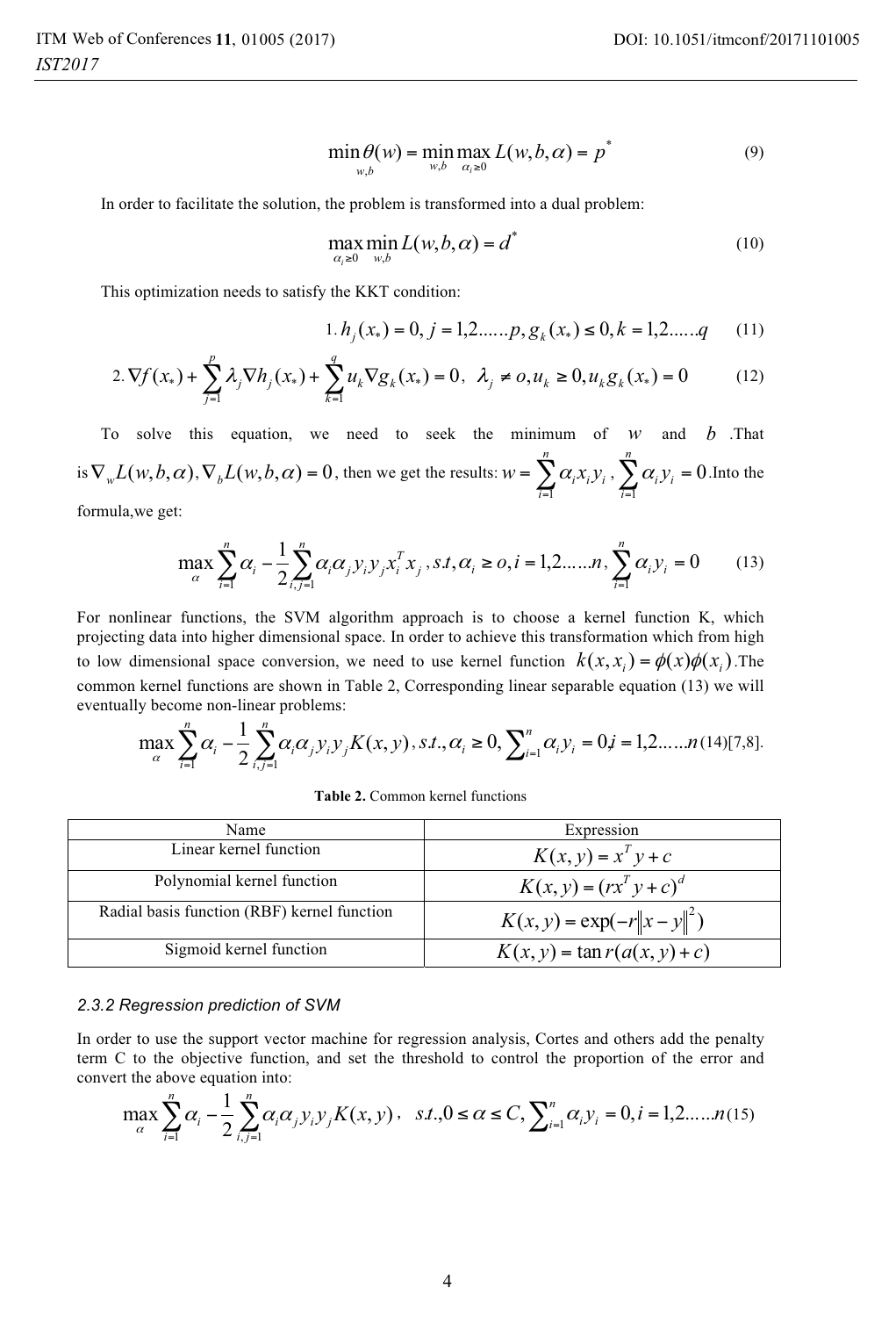$K(x, y)$  represents the kernel function type of the support vector machine from the low-dimensional to the high-dimensional space conversion, which describes prediction expression of SVM.

#### *2.3.3 Realization of SVM Prediction Based on Genetic Algorithm Optimization*

Genetic algorithm is an adaptive searching technique based on a selection and reproduction mechanism found in the natural evolution process, and it was pioneered by Holland in the 1970s.It has become very famous with its global searching, parallel computing, better robustness, and not needing differential information during evolution.

SVM algorithm needs to determine the three factors in dealing with the prediction of nonlinear function:1.Selection of kernel function;2.Parameters of the kernel function *r* ;3.Penalties *C* . If the results are predicted without these factors, results will be ultimately affected. Genetic Algorithm is a method by using the evolution in biology sphere, that is, the natural selection of the biological world and the natural genetic mechanism of the randomized search method. The algorithm was proposed by Professor J. Holland of the United States in 1975. Its superiority lies in the use of probabilistic optimization method where it doesn't need to determine the rules, instead you can automatically get and guide the search space optimization. So, it is very suitable for large-scale parallel computing. It has the inherent heuristic stochastic search characteristic and is not easy to fall into the local optimum. The kernel function parameters and the penalty term are determined as follows:

Step 1: Coding, the kernel function type, the kernel function parameter and the penalty item in the SVM prediction algorithm are encoded by binary coding;

Step 2: Initialization, we need to select a group and extract a certain amount of individuals, then forms a population. The choice of individuals is to take a uniform distribution of methods rather than random methods, which ensures that the selected kernel function parameters and penalty terms are distributed evenly in the parameter space;

Step 3: Selection, crossover and mutation. Individual selection is based on the individual fitness of the population. The standard of individual fitness is the standard deviation of the prediction model. Crossover and mutation are used to process the population of the current generation, resulting in a new generation of population;

Step 4: Determine the best global convergence. If the selected individuals reach the expected threshold that the distance between the populations is less than the accepted value, the iteration process converges and the algorithm ends. Otherwise, it returns to step 3 and continues to cycle[9,10].

### **3.Data analysis**

Data analysis is a process of gathering data, analyzing data, and making it become useful information. The main process of data analysis is:1.data collection;2.data storage;3.data extraction;4.data filtering;5.data analysis;6.data presentation;7.data applications.

The data of this experiment come from Nanjing Maternal and Child Health Care System. The subjects were collected from the Gulou Hospital from 2014 to 2015[11].

### **3.1 Data acquisition and storage**

Data collection refers to the acquisition and collection of data. Doctors or pregnant women take the information of maternal and child into the system by using mobile Internet technology.

Data storage means that the data is stored in a certain format. Since Women and children's data are regarded as privacy, it must be stored on the database of personal sensitive privacy information (including patient privacy information related to the name, ID number, contact telephone, address, medical history and other data) for encryption. Nanjing Maternal and Child System uses M2-S5100 database security gateway to store and encrypt information of women and children.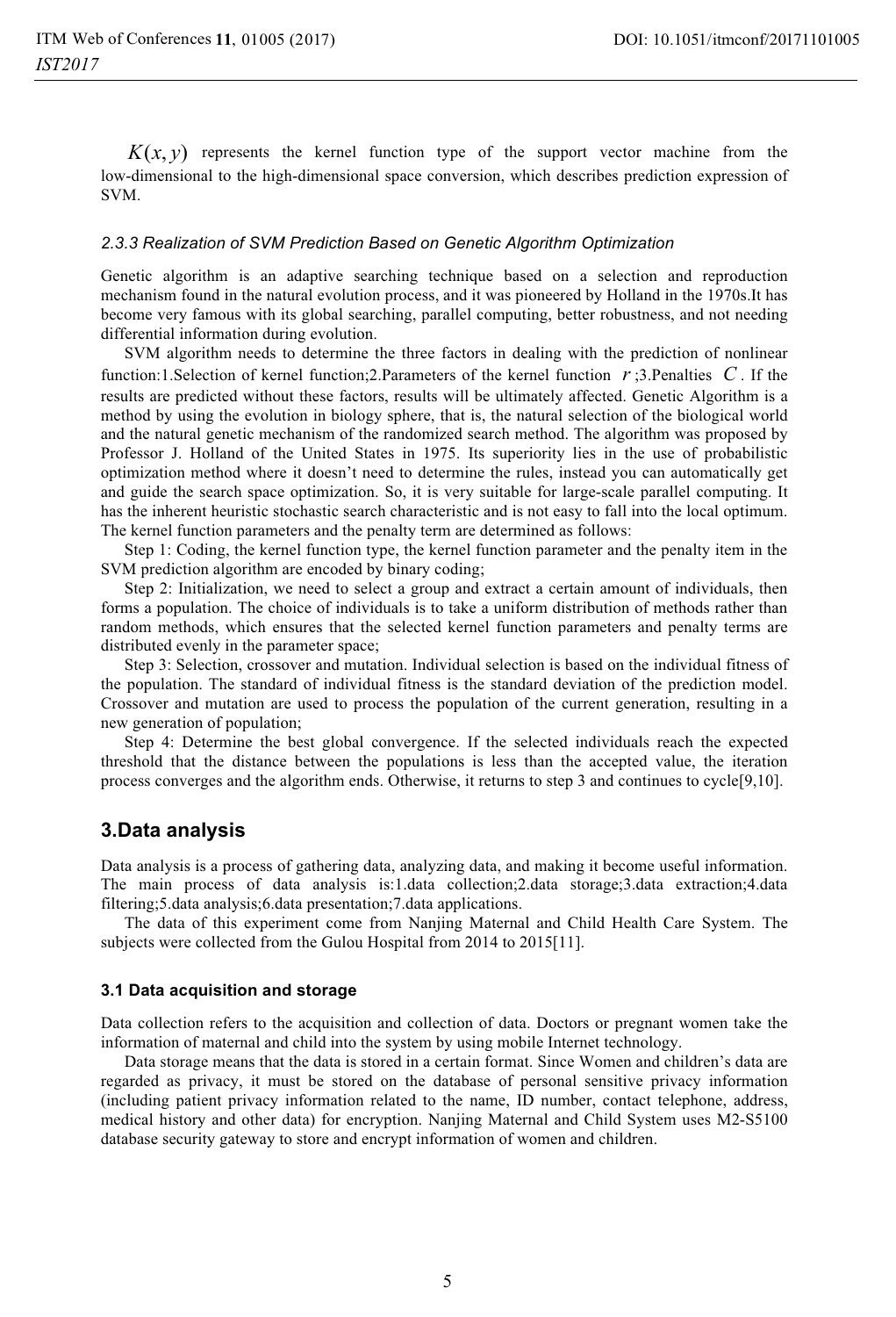### **3.2 Data extraction and data filtering**

Data extraction traverses the entire database and extracts the relevant data from the cloud storage platform based on the data table name. Query the database, such as: AGE, PREGNANCIES (Pregnancy times), CGAGEW(Childbirth Week (Week)), CGAGED(Delivery Week (days)), MODELIVERY(Mode of delivery), THBPHIGH(2 hours postpartum blood pressure - high), THBPLOW(Two hours postpartum blood pressure - low), TWFBLEEDING(2-24 hours postpartum hemorrhage)...,a total of 8629 data is exported.

Data filtering is to delete, organize, and exclude useless data. Delete the entire data-free row, then we get the remaining 7833 data. We use K-means algorithm to select the most extreme clustering, and the data in the cluster is deleted by the whole row, remaining 5036 data. Finally, the CGAGEW, CGAGED integration components delivery days (DAY).

### **3.3 Experimental setup**

We calculate the correlation coefficient and the significance level of TWFBLEEDING, THBPHIGH, THBPLOW,MODELIVERY,PREGNANCIES,DAY and two-tailed test was used for significance test.

We use SVM to predict the amount of blood loss and blood pressure. In the experiment, the original data were transformed into two sets of data samples with the class of subject. The first set of data is labeled the amount of bleeding, that is, each sample can be expressed as (xi, yi), xi is the input eigenvector, yi is bleeding. The second set of data is labeled with blood pressure, the same as the first set, xi is the input eigenvector, yi is the blood pressure value.

In addition, in order to test the prediction effect of the algorithm in this experiment, we use standard deviation to measure the performance of the forecast(the range of predicted average error).Otherwise,5- fold cross validation was used. The data was divided into 5 parts at random and the experiment was repeated 5 times. In each experiment, 4 training sets were selected and 1 were tested. The results are the average of the 5 experiments.

Genetic algorithm is used to optimize the experimental parameters to determine the kernel function, the kernel function parameters  $r$  and penalty items  $C$ . Repetitive use of SVM to predict maternal postpartum hemorrhage and blood pressure.

The experimental results were compared[12-16].

#### **3.4 Data analysis**

To determine the linear relationship between TWFBLEEDING and other data, the data were first analyzed for Pearson's coefficient and the significance test. The results in Table 3.

|                 |                              | <b>PREGNANCIES</b> | <b>MODELIVERY</b> | <b>DAY</b>  |
|-----------------|------------------------------|--------------------|-------------------|-------------|
| TWFBLEEDING     | Pearson                      | $0.048$ **         | 0.131             | $-0.048$ ** |
|                 | Significance<br>(two-tailed) | 0.001              | 0.000             | 0.001       |
| <b>THBPHIGH</b> | Pearson                      | 0.001              | 0.027             | 0.032       |
|                 | Significance<br>(two-tailed) | 0.923              | 0.045             | 0.023       |
| <b>THBPLOW</b>  | Pearson                      | $-0.223$           | 0.063             | $0.029*$    |
|                 | Significance<br>(two-tailed) | 0.107              | 0.000             | 0.042       |

**Table 3.** Pearson correlation coefficient calculation results

Notes:\*\* Correlation is significant at 0.01 (double tail), \* Correlation is significant at 0.05 (two tails).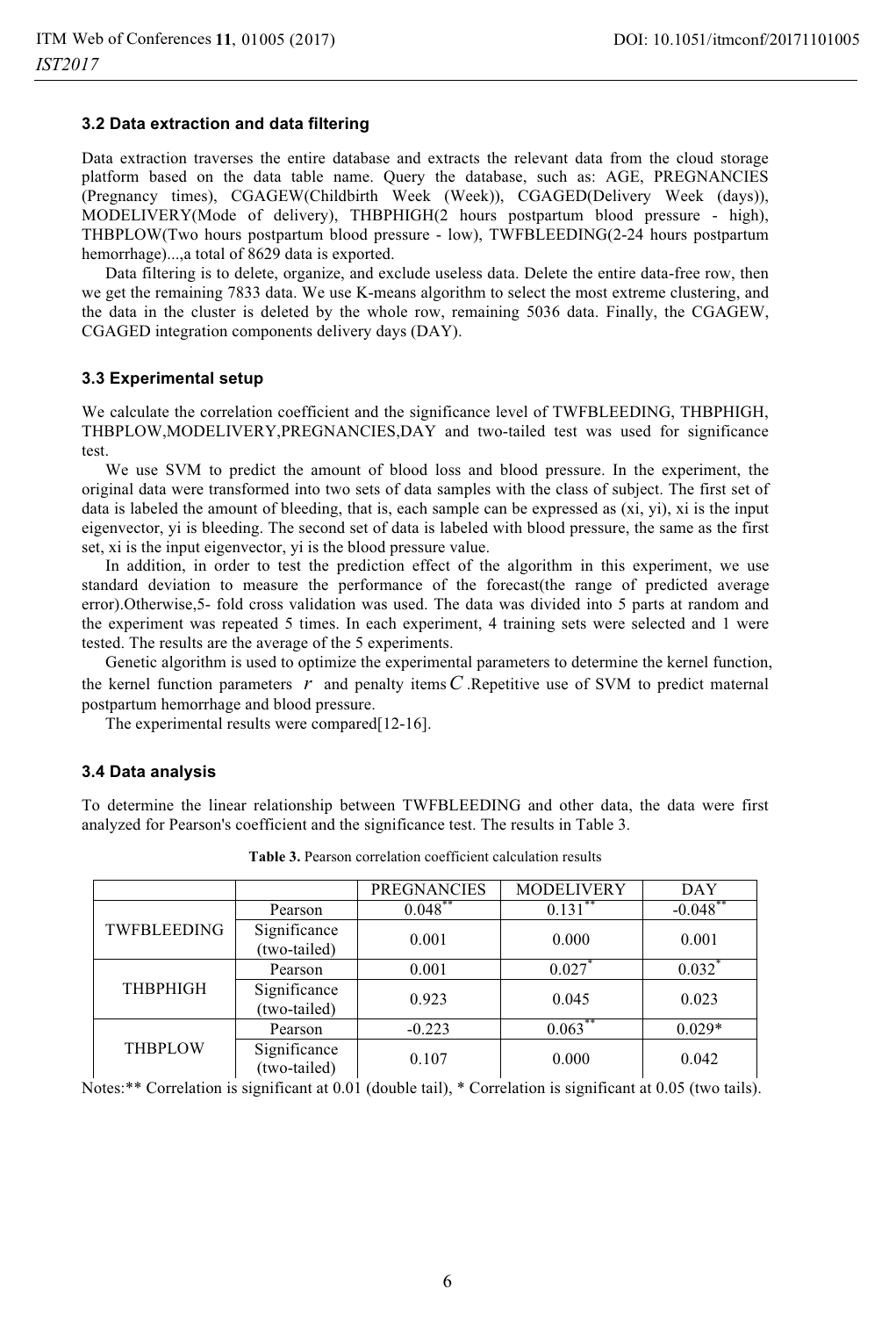Table 3 shows that TWFBLEEDING and PREGNANCIES, MODELIVERY is positively correlated and the DAY is a negative correlation, association is very significant, but very small. THBPHIGH and PREGNANCIES, MODELIVERY, DAY is positively correlated. THBPHIGH and PREGNANCIES is not significant. THBPHIGH and MODELIVERY, DAY association is significant, but very small. THBPLOW and PREGNANCIES is negative correlation, but MODELIVERY, DAY is positively correlated, THBPLOW and PREGNANCIES has no significant. The association of THBPLOW and MODELIVERY is very significant, but very small, THBPLOW and DAY association is significant, but very small.

Then, the postpartum hemorrhage and postpartum blood pressure were predicted by using the formula (14) and radial basis function (RBF) kernel function. TWFBLEEDING was predicted by PREGNANCIES, MODELIVERY, DAY according to the two-tailed significance test, THBPHIGH and THBPLOW were predicted by MODELIVERY and DAY. The prediction results are shown in Table 4.

|            | <b>TWFBLEEDING</b> | <b>THRPHIGH</b> | <b>THBPLOW</b> |
|------------|--------------------|-----------------|----------------|
| <b>SVM</b> | 49.2564            | 7.8239          | 7.2667         |
| GA-SVM     | 30.1586            | 5.1257          | 5.3574         |

**Table 4.** SVM algorithm prediction results (standard deviation)

As can be seen from Table 4, the use of SVM and GA-SVM algorithm to predict TWFBLEEDING, THBPHIGH, THBPLOW is feasible, and the results are within the acceptable range. SVM prediction based on genetic algorithm has less error than traditional SVM prediction.

## **4 Concluding remarks**

This study shows that the Pearson correlation coefficient and significance test were used to eliminate the factors which may influence the blood loss and blood pressure. Finally, the SVM prediction model based on the genetic algorithm was used to predict the hemorrhage and blood pressure. The results of this study show that SVM algorithm for maternal postpartum hemorrhage and blood pressure prediction is a viable method for improving the survival rate of pregnant women and it has a certain practical significance. In this paper, the data used in the prediction of the results is not a lot, and the object of predict is relatively simple, we remove some special circumstances, so the future can use more data, a better algorithm for postpartum hemorrhage and blood pressure prediction.

# **References**

- 1. YAN Jian-ying, HUANG Ke-hua, LIU Qing-min, HUANG Xiao-yan, XU Rong-li. Study on risk factors of high risk postpartum hemorrhage and its clinical value [J].Chinese Journal of Practical Gynecology and Obstetrics, 2014,10: 791-797.
- 2. David de la Mata-Moya; María Pilar Jarabo-Amores; Jaime Martín de Nicolás; Manuel Rosa-Zurera. Approximating the Neyman–Pearson detector with 2C-SVMs. Application to radar detection[J].Signal Processing.2017:364-375.
- 3. Hogan, Anna1;Sellar, Sam2;Lingard, Bob2.Commercialising comparison: Pearson puts the TLC in soft capitalism[J].Journal of Education Policy.2016,Vol.31(No.3):243-258.
- 4. Zhao, Sen1;Shojaie, Ali1.A significance test for graph-constrained estimation[J]. Biometrics.2016,Vol.72(No.2):484-493.
- 5. Adam Claridge-Chang1, 2, 3,;Pryseley N Assam4, 5,.Estimation statistics should replace significance testing.[J].Nat Methods.2016,Vol.13(No.2):108-109.
- 6. Milad Jajarmizadeh, Elham Kakaei Lafdani, Sobri Harun,Azadeh Ahmadi. Application of SVM and SWAT models for monthly streamflow prediction, a case study in South of Iran[J]. KSCE Journal of Civil Engineering,2015,191:.